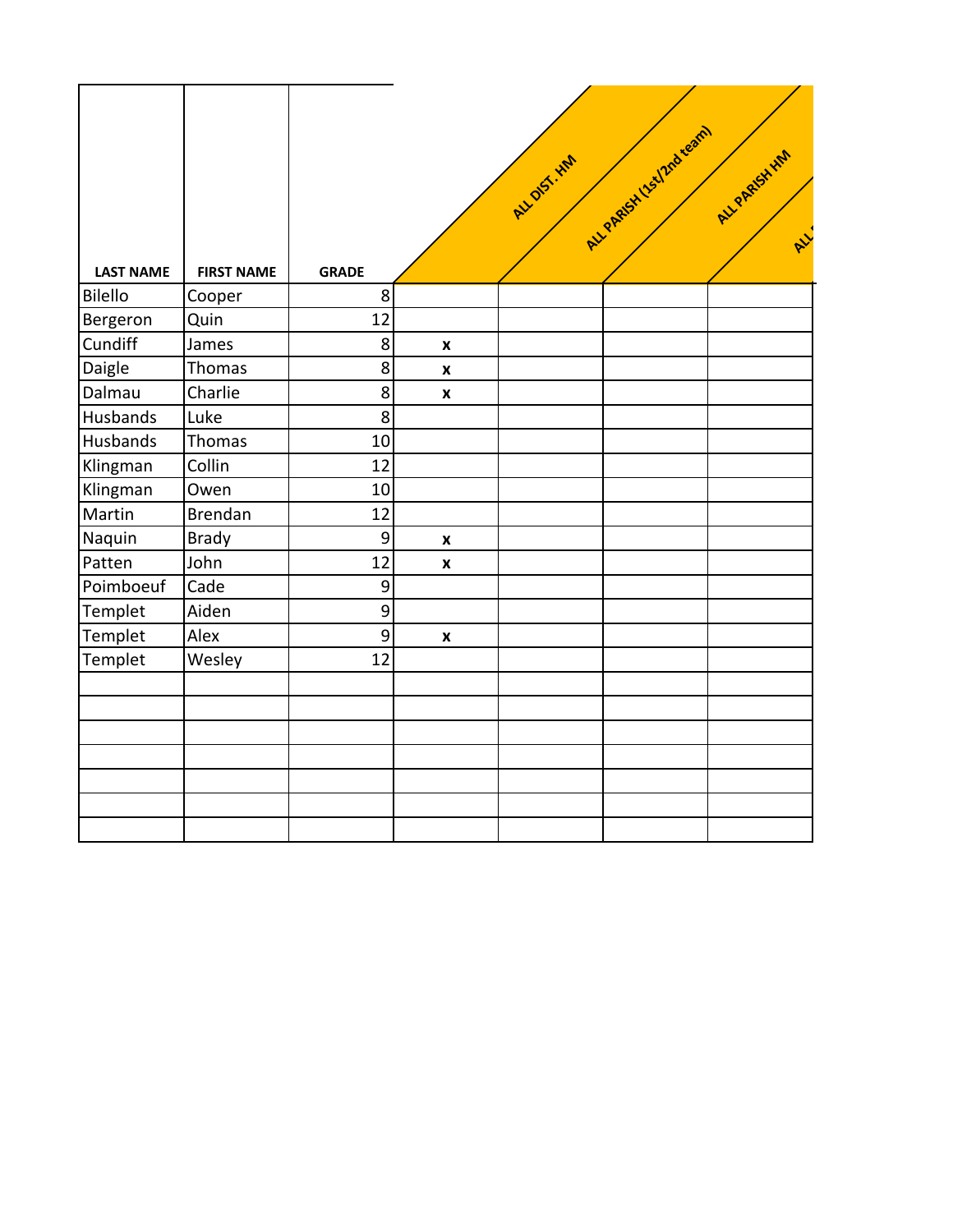

|  |  | $\pmb{\mathsf{x}}$ |  |
|--|--|--------------------|--|
|  |  | $\pmb{\mathsf{x}}$ |  |
|  |  | $\pmb{\mathsf{x}}$ |  |
|  |  | $\pmb{\mathsf{x}}$ |  |
|  |  |                    |  |
|  |  | $\pmb{\mathsf{x}}$ |  |
|  |  | $\pmb{\mathsf{x}}$ |  |
|  |  | $\pmb{\mathsf{x}}$ |  |
|  |  | $\pmb{\mathsf{x}}$ |  |
|  |  |                    |  |
|  |  | $\pmb{\mathsf{x}}$ |  |
|  |  | $\pmb{\mathsf{x}}$ |  |
|  |  | $\pmb{\mathsf{x}}$ |  |
|  |  | $\pmb{\mathsf{x}}$ |  |
|  |  | $\pmb{\mathsf{x}}$ |  |
|  |  | $\pmb{\mathsf{x}}$ |  |
|  |  | $\pmb{\mathsf{x}}$ |  |
|  |  |                    |  |
|  |  |                    |  |
|  |  |                    |  |
|  |  |                    |  |
|  |  |                    |  |
|  |  |                    |  |
|  |  |                    |  |
|  |  |                    |  |